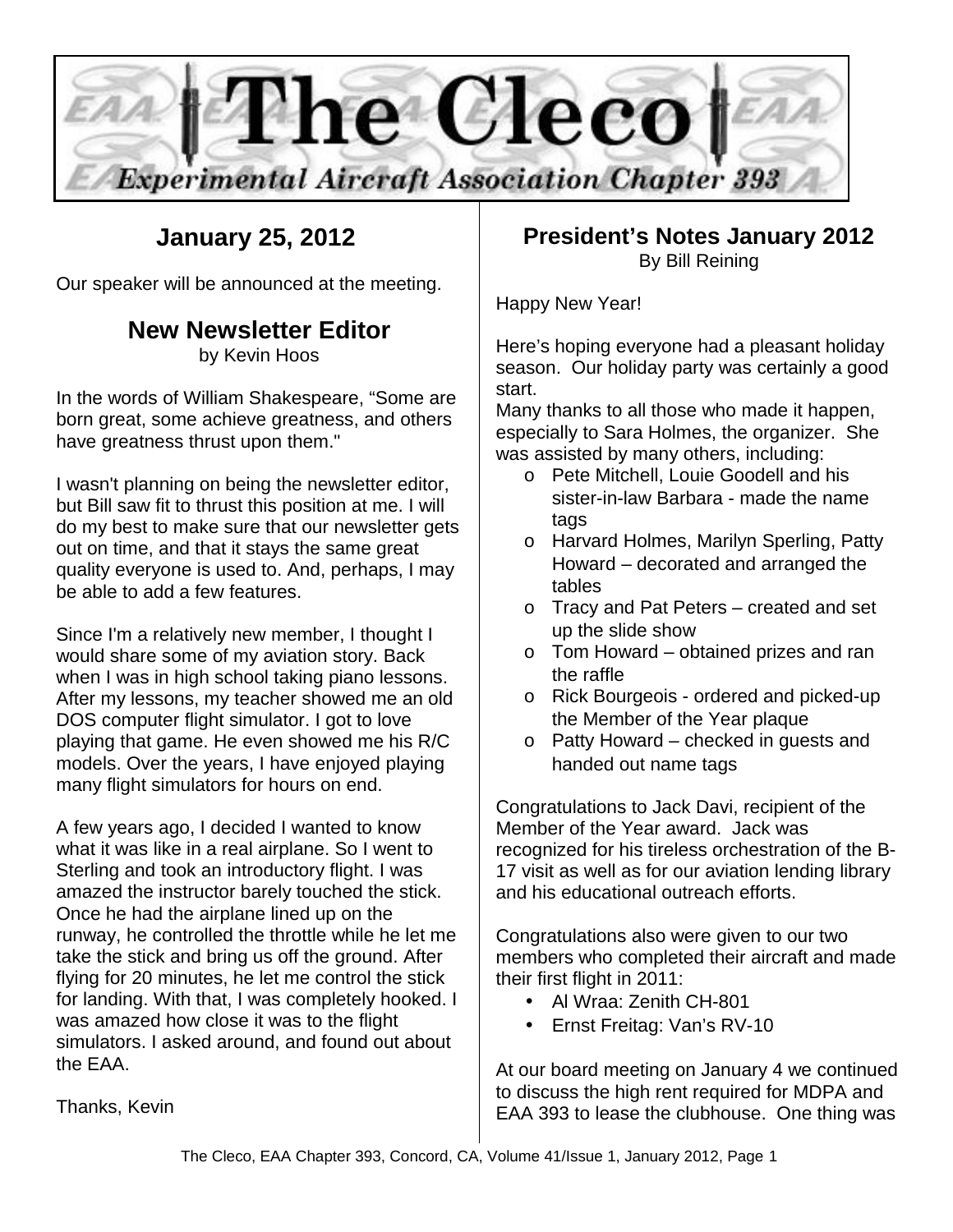made clear by Bob Belshe, our Treasurer: we cannot afford to pay much more rent without running our treasury out of money within a few short years. The board plans to hold a joint session with the MDPA board in the first week of February to further explore alternatives.

The chapter has been given a non-flying VariEze aircraft. It was donated to us by the Oakland Aviation Museum, and originally built by one of our former members. Dick Sperling has volunteered to store the aircraft in his hangar. We plan to pull it out and use it as a hands-on teaching tool during Young Eagles events.

The chapter has also been given an air compressor to kick off our tool library. It has a leak and needs a pressure regulator, but should be easily fixed by some of our more talented and resourceful members. Thanks to Dick Sperling for arranging the gift, and to Ken McKenzie for picking it up from its previous owner.

 A tentative schedule of Young Eagles events has been posted by Renee Robinson, our Young Eagles Coordinator: (April 28, May 19, June 23, August 18, September 22 and October 20). Jack Davi has volunteered to be Renee's assistant. Between the two of them it looks like we are going to have some busy Saturdays this year!

# **Young Eagles Events**

Thank you everyone for all your help last year. We had some great events last year. I look forward to seeing everyone this year.

The tentative schedule I have worked out for this year is: April 28, May 19, June 23, August 18, September 22, and October 20

Thanks, Renee Robinson

# **Donate your old laptop computer!**

We can use a few additional laptop computers for the Young Eagles events. The only software required is a relatively recent web browser, so Windows, Mac, and even Linux is acceptable.

#### **Dinner Menu** By Rick Bourgeois

Dinner is served at 6:30pm – Donation is \$7:

- Taco Soup
- Corn Bread
- Tortilla Chips
- Salad
- Coffee and drinks (water & soda)
- Dessert

Let Rick know your suggestions for future meals.

## **Sunday December 11, 2011 Party Wrap Up** By Sara Holmes

I want to thank everyone for the outstanding job that you all did to make this the best EAA holiday party ever! It was held at this new location because Marie Calender's went out of business.

The Black Angus managers and wait staff were very professional and friendly, and made every effort to accommodate whatever we needed. The food was delicious. It worked well, even though it was not a private room. Some people did not like the booths, but those of us who sat in them liked them because we could hear one another easily. There was not as much room to mill around as I would have liked, but I researched 16+ locations, and Black Angus was by far the best choice.

Notes and a summary of the party follow:

# **Preparations:**

- **Bill Reining** arranged the donation of the wine: 8 bottles of Pollywog Chardonnay from his son Jon Reining, and 8 bottles of Thomas Knoll Cabernet Sauvignon from Bill's brotherin-law, Sean Thomas. The wine was especially good and we thanked them via email after the party. We drank 8 bottles of red wine and 4 bottles of white wine. The remaining 4 bottles of white wine were given as raffle prizes.
- **Rick Bourgeois** ordered and picked up the perpetual plaque.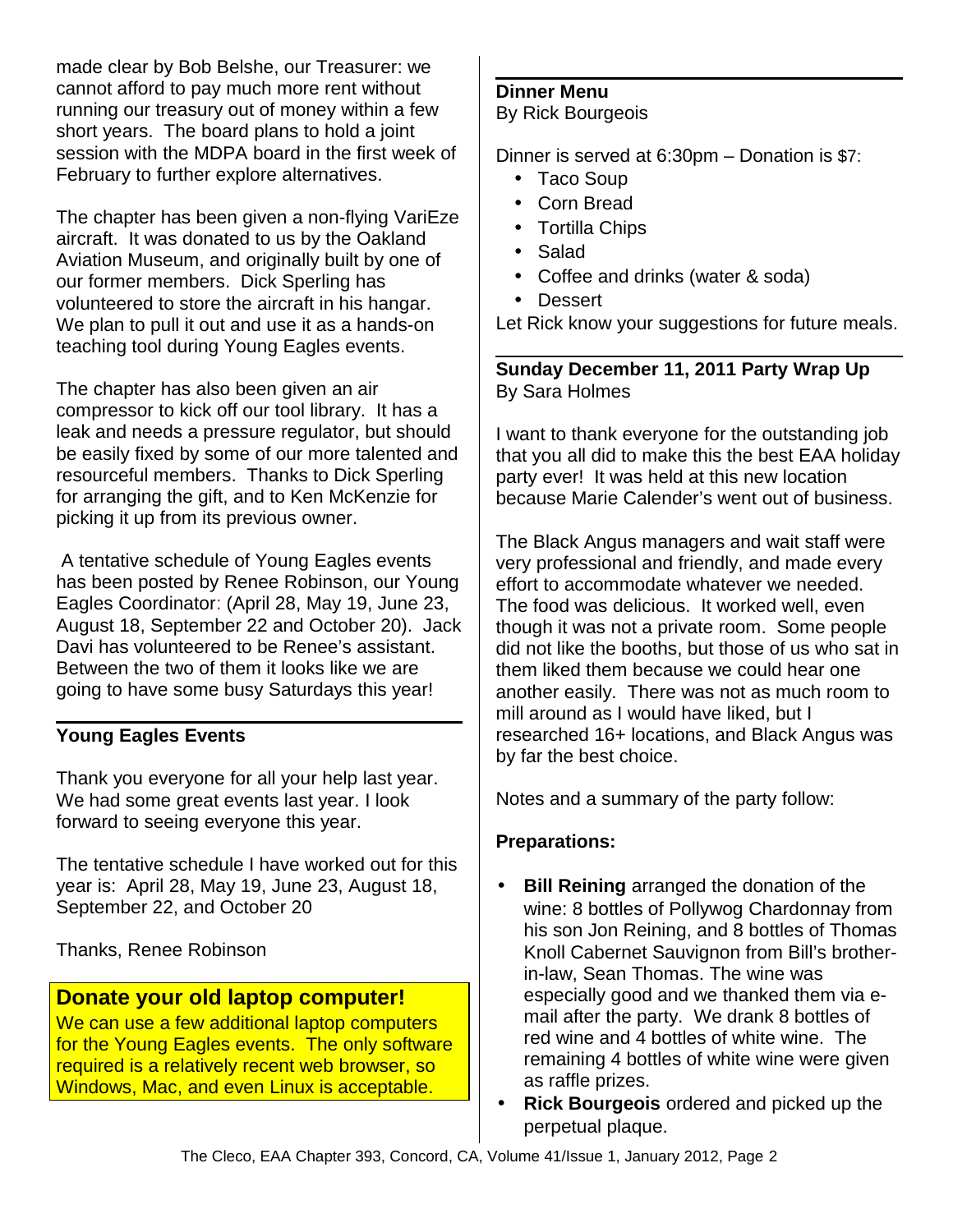- **Pete Mitchell** picked up checks at the post office box on a regular basis. He also helped Louie Goodell with the computer and making the name tags.
- **Bob Belshe** kept track of the guests and their menu choices and the money.
- **Louie Goodell, Barbara Bolduc** (Louie's sister-in-law) **and Pete Mitchell** prepared the name tags.
- **Sara Holmes** and **Marilyn Sperling** came early and brought table decorations and set them up.
- **Tracy and Pat Peters** came early to set up the slide show that Tracy prepared.
- **Patty Howard** arrived early and set the name tags out in alphabetical order, and placed the menu choice place cards with each name tag holder.
- **Sara and Harvard Holmes** arrived early to help decorate. They brought greens and holly for the table decorations. Sara helped coordinate all of the meal and wine details and other last minute plans.

# **The Party:**

- Bill was the MC for the party. Here is some of what he presented:
- Bill thanked all those who helped with the party arrangements.
- He acknowledged PSA (Art Thompson) for hosting the B-17 and providing discounted fuel for the Young Eagles pilots. Sterling Aviation, though not present, was thanked for consistently providing ramp space for each of our Young Eagle rallies.
- He presented EAA Service Awards to the 2011 Officers:

President – Bill Reining Vice President – Tracy Peters Secretary – Pete Mitchell Treasurer – Bob Belshe Young Eagles Coordinator – Renee Robinson

Newsletter Editor – Harvard Holmes Webmaster – Renee Robinson

• Bill Reining acknowledged two first flights: Al Wraa in his Zenith CH 801 and Ernst Freitag in his RV-10.

- **Renee Robinson** presented the Young Eagle awards.
- Bill presented the "Member of the Year" award to Jack Davi. Bill noted Jack's orchestration of the B-17 tour, the installation of a library in our meeting room, his educational outreach efforts, and Jack's general knowledge and perseverance in getting things done.
- **Tom Howard** conducted the raffle. **Bethi Carver** helped him sell raffle tickets. He had a prize for everyone, and then some. He was able to get quite a few of the prizes donated, with the best one of all being a hair cut, style and color valued at \$350! Tom also made many of the prizes out of wood; bowls and ornaments. **Marie Bourgeois** helped hand out prizes. About \$325 was collected from ticket sales. \$250 was spent on prizes.

Here are the details on how we determined the price of \$35 per person for the party: We used a "Campfire Feast for Two" coupon (\$39 for two, or \$19.50 per person), plus additional cost to cover a beverage and dessert for everyone:

- \$ 19.50 meal per person
	- 2.50 beverage (choice of coffee, tea or soda)
	- 3.00 dessert for the second person
- 2.00 corkage (\$8 per bottle, based on 4 glasses per bottle)
	- .06 charge for red napkin
- \$ 27.06 Subtotal
	- 2.50 Tax
	- 4.44 Gratuity (15%)

\$34.00 Subtotal before adding for 4 guests

 2.27 one guest's portion to cover 4 guests (based on 60 paying quests) \$ 36.27 TOTAL per guest

59 members and guests attended. We took in \$1,995.00. The bill for the meal was \$1,825.44. We had two guests from PSA (Amanda and Arthur Thompson). It appears that we were not charged the \$8 per bottle corkage for the wine.

It was a great team effort. Thank you all!

Sara and Harvard Holmes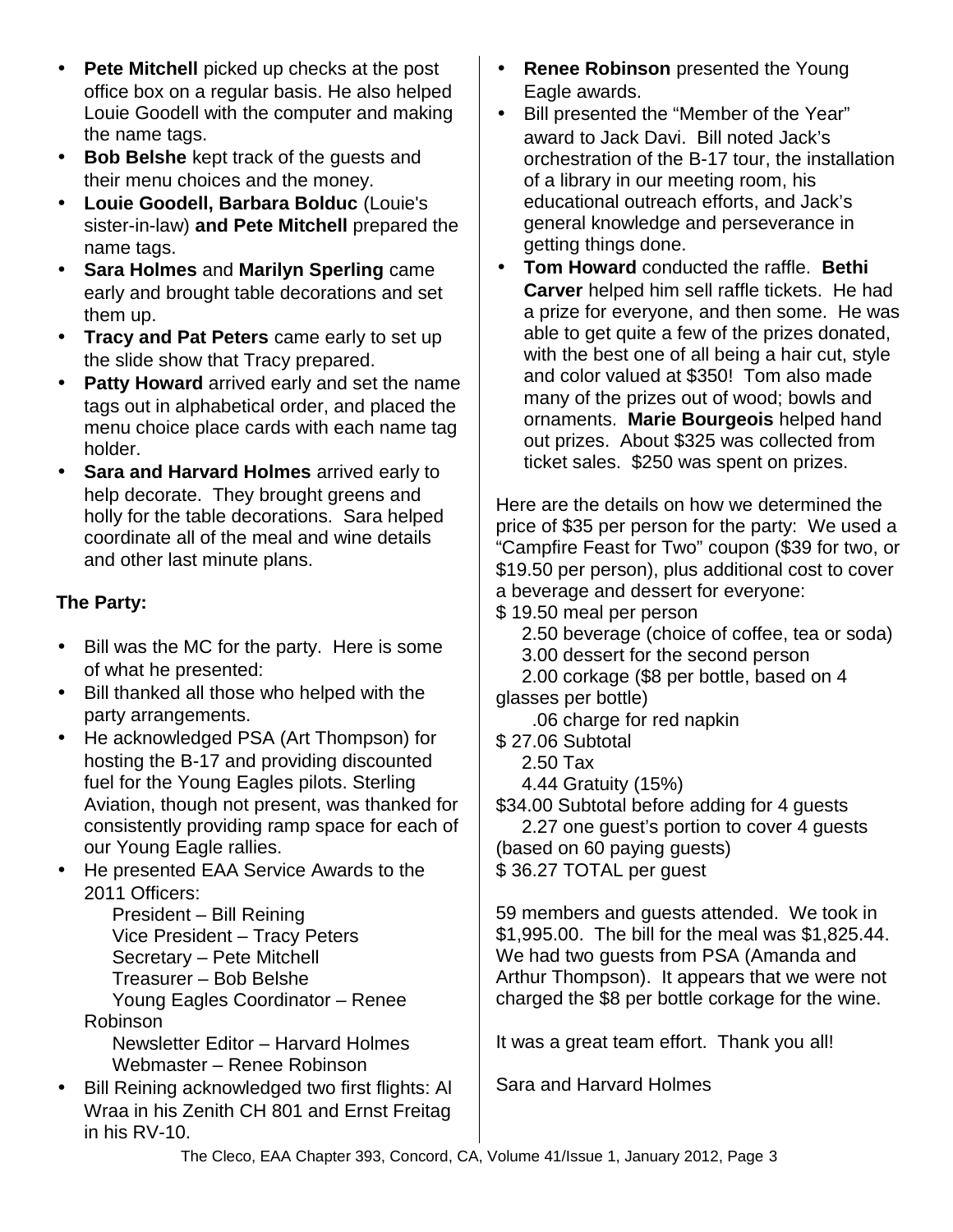### **January 4, 2012 Board Meeting Notes**

President Bill Reining called the meeting to order at 7pm.

### **Treasurer's Report – Bob Belshe**

Our bank balance is \$7,408. Our holiday party came out ahead by \$169. The raffle made an additional \$100, more or less.

We have heard no more information about our 501.c.3 application after we sent in the additional information requested.

Bob has reviewed our financial status in light of MDPA's likely request for more rent from us. We are currently paying \$100 per month since July 2011, up from \$50 per month originally. Last year we paid \$900 total for rent. MDPA feels that we are equal users of the space and should consider a more even distribution of the rent (\$825 per month total). Bob noted that last year we came out ahead (overall bank balance increased just about \$1,700). This is the amount that we netted from the B-17 event. Jack Davi noted that we were unlikely to get the B-17 this year. So Bob concluded that to keep our income and expenses in balance, we could not afford an increase in rent. Bill Reining talked to Maureen Bell from MDPA, and there is no hope of a rent reduction by Sterling, because Sterling pays that much in rent to the Airport. Our conclusion is that we better investigate alternate meeting places. The old terminal building is still available, but we would like to continue our before-meeting dinners. That would require some re-configuration - perhaps the Airport would even allow us to install a sink. Tracy Peters has a list of other locations that we should look at. For our Young Eagles events, PSA has meeting space that we can use. Perhaps the Airport can help us persuade the County Board of Supervisors to work with them to give us some assistance. Bob Belshe suggested that we revise our payment schedule to MDPA from annually to quarterly, so that we have less funds at risk if MDPA and EAA have to give up renting the meeting room.

## **EAA National Report – Bill Reining**

Bill Reining reviewed the EAA National renewal package (insurance and registration). Costs are about 5% higher than last year, for a total of about \$400 for the year.

#### **Holiday Party Notes – Sara Holmes**

The Holiday Party was reviewed and the Board determined to return to the Black Angus for 2012 on Sunday, December 9. Sara Holmes will (has) reserved the date. Sara Holmes provided a note summarizing the party.

### **Young Eagles Report – Renee Robinson**

Renee Robinson (assisted this year by Jack Davi) reported by email (she had to work that night). It was noted that our last Young Eagles event had too many attendees! This might have been due to the new banner (thanks to Tracy Peters), which we have not had in the past. Renee proposed the dates of April 28, May 19, June 23, August 18, September 22, and October 20 for our 2012 events. The April 28 event would focus on Girl Scouts that we have committed to fly, the October 20 event would cater to the Sea Cadets, with some dates also for the Boy Scouts. These dates would not be advertised so much to the public, in an effort to control the number of kids showing up. Jack Davi noted that we have 4 new members who will fly Young Eagles, so perhaps we can handle more kids.

#### **Donations – Ken McKenzie**

The chapter has accepted a donated VariEze from the Oakland museum, originally built by one of our members. It will be placed on exhibit during Young Eagles events, for the kids to play on, and to illustrate aircraft operations. Ken McKenzie has led this effort. The Board has agreed to rent the aircraft to Dick Sperling for \$5 per year (Harvard Holmes moved that we do this, Tracy Peters seconded, and all present approved.) Dick Sperling will "manage" the aircraft until further notice.

#### **Absences**

Bill Reining will miss the next general meeting while he's on a vacation; Tracy Peters will preside.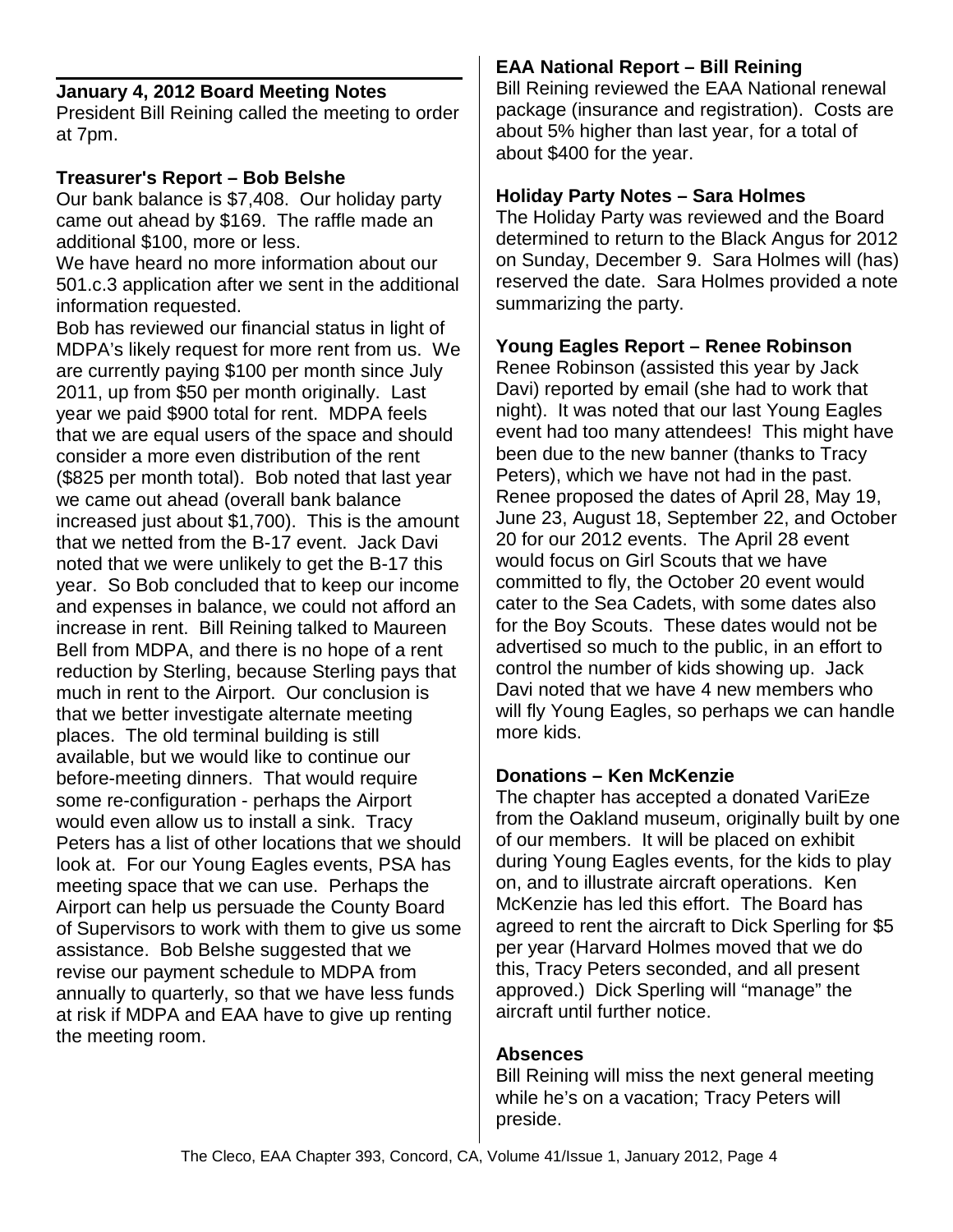## **Future Speakers – Tracy Peters**

Tracy Peters reported on future speakers. He hopes to have Alan Brown from the Lockheed Skunkworks to speak, perhaps at the next meeting. He may schedule the next hangar tour for February.

### **Dinner Menu - Rick Bourgeois**

Rick Bourgeois presented the dinner menu for the January 25 meeting: Taco Soup, Corn Bread, Tortilla Chips, Salad, Drinks, and Dessert.

## **Air Academy Report – Tracy Peters**

Tracy Peters reported on our Scholarship for the Air Academy. It appears that despite our best efforts, we only made a waiting list, where we are number 3 on the list for one of the camps for the oldest age group. It appears that if we had specified a gender for our slot, we would have been given a real place. We will look again at the end of January. Meanwhile, we will not make any commitments to the kids.

## **B-17 Report – Jack Davi**

Jack Davi reported that the EAA National has changed their policy on selecting sites for B-17 visits. They now want a guarantee of 150 (!) seats for their B-17 flights. Since our event had just under 50 flights sold, our chances are gone, unless there is a change in policy.

## **Webmaster Report – Renee Robinson**

Webmaster Renee Robinson reported little news on the Web front, after the big change late last year. Please continue to check for correct content. Tracy noted that we need to emphasize our Young Eagles events in our web site, and get "more exciting" pictures.

## **Tool Collection Report – Tom Howard**

Tom Howard continues to move forward with the Chapter's tool collection. Dick Sperling reported that a compressor has been donated to the Chapter and Ken McKenzie has picked it up. It will be stored in Dick Sperling's hangar until it can be moved to (Tom Howard's hangar?). It appears to have a minor leak in the tank. Tracy Peters noted that the scales to be acquired for

the Chapter member's use are often seen on eBay at about half of retail price. They are commonly used to weigh race cars.

**Alaska Or Bust!?!** by Harvard Holmes January 2012

I am interested in making a flight to Alaska with other pilots and planes. I think that the best time would be late June/early July, 2012. Last time we took 2 weeks, but I think 3 weeks would be better. I am writing to find out who might be interested and to give some preliminary information about such a trip. If you are interested in going, please contact me at [HarvardHolmes@comcast.net](mailto:HarvardHolmes@comcast.net) or 510 526-5347.

My wife, Sara, and I made a similar trip to Alaska in August, 2007 by ourselves in our Mooney. We followed some basic planning information from "Let's Fly Alaska,"<http://letsflyalaska.com/>a guided air caravan that Fred and Vi Egli, Bob Belshe and others took in 2005. The "Let's Fly Alaska" trip is wonderful, but in 2007, they deemed the Mooney to be too slow, and by 2010, they required instrument ratings to join the trip. Currently, they are pretty booked up for 2012. You should definitely visit their web site.

Planning for such a trip encompasses three major areas: the aerial portion, the ground portion, and the excursions portion. For the aerial portion:

- Ensure that the pilot and aircraft are in good condition;
- Make sure your paperwork is in order, including your passport, medical, radio licenses, Canada's endorsement for experimental aircraft, if needed, and the forms and phone numbers you will need for customs (AOPA);
- If you don't have a 406 Mhz ELT, then get one, or check the Canadian regulations to see if the old ones are allowed (I'm installing a 406 ELT);
- Get your eAPIS account for U.S. Customs and learn how to use it;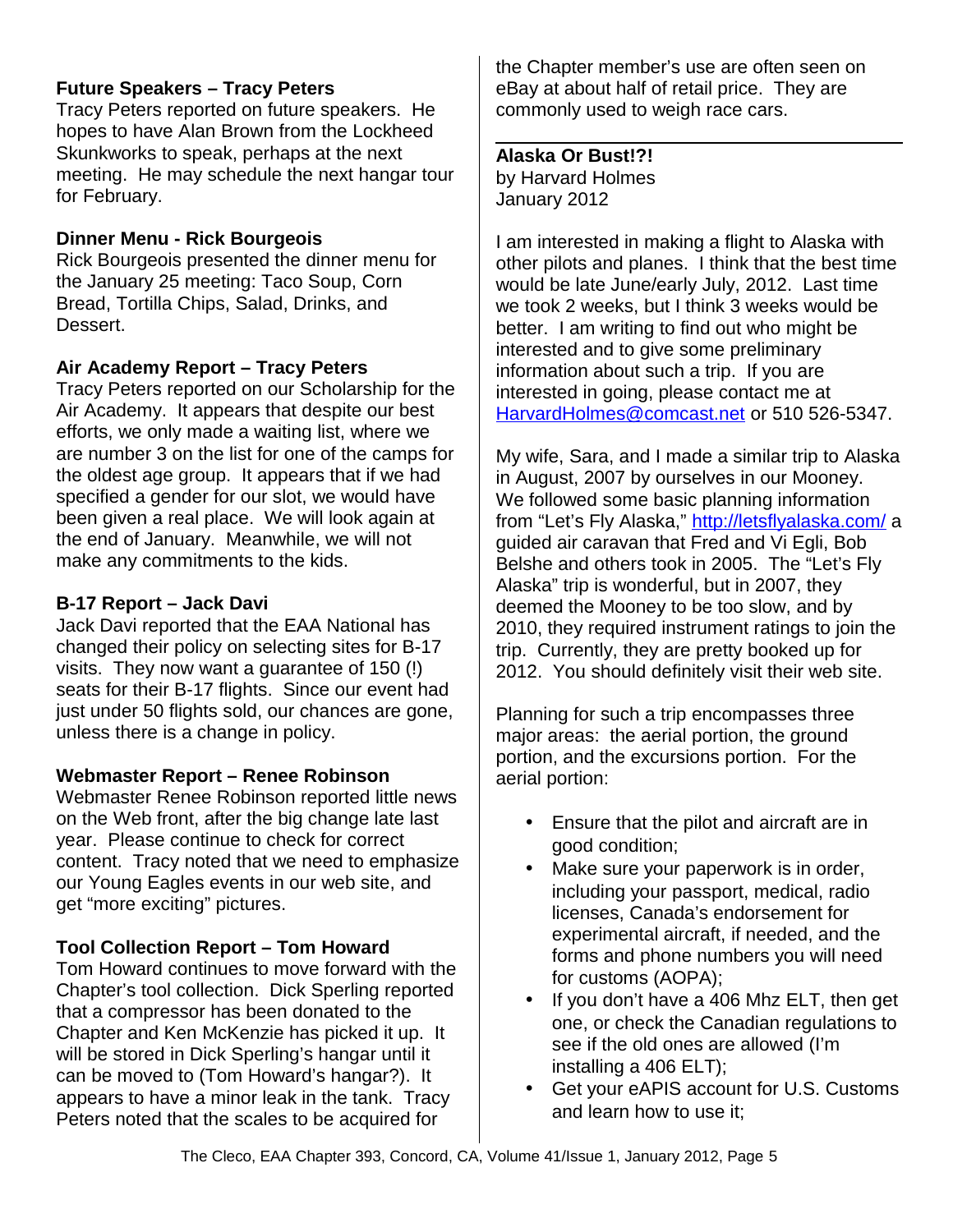- Collect your survival gear and supplies both Alaska and Canada have regulations (check AOPA) and decide how to pack them; I think a gun is not required;
- Bring tie down stakes and ropes. (We used the ropes but not the stakes.)
- Check your GPS for its Canada/Alaska coverage, and update databases as required.
- Order paper charts and Flight Supplements for Canada and Alaska. Check the update schedules when you order so that the charts and supplements are current for the trip. I have some older charts to share for orientation.
- Practice a few 180 degree turns. You should be able to look across a canyon and instantly "know" if you have room for a 180 degree turn. You should practice a few minimum diameter 180 degree turns – these will likely involve bank angles up to 60 degrees, pulling up to 2 Gs. (We needed one of these on our 2007 trip.)
- Pre-plan all of the routes that you might take and pre-mark your charts. There are three major routes through Canada: the Trench route, the Coastal route, and one in-between. Also plan the routes within Alaska. That way, you can look at the weather and pick the best route and not spend a lot of time planning.

The ground portion of the trip involves:

- Research hotels, restaurants, grocery stores, and ground transportation in each city where we might stay. We will be there at the busiest time, so accommodations will be busy.
- Decide if we want to make reservations at some hotels, and how this will affect our schedule.
- Make sure that your cell phone is activated for coverage in Canada and Alaska.

The excursions portion of the trip:

Decide what we want to see, and how to do it.

My list includes:

- Denali National Park take a bus ride out into the park; fly around it;
- Anchorage museum, learn about the earthquake
- Fairbanks
- Dawson?
- Homer a bird watching trip
- Float plane trip to watch bears expensive!
- Follies show in Whitehorse, Yukon <http://www.franticfollies.com/>
- In 2007, we enjoyed McCarthy and the copper mines, but it's a gravel runway…
- Valdez learn about the oil pipeline
- Sled dog exhibition
- Native village and life
- Totem Pole carving
- Native arts and crafts
- What else??

# **Wednesday Fly-outs**

By Harvard Holmes Photographs by Tom Howard

To maintain our proficiency, a number of pilots get together on Wednesdays and fly somewhere for lunch. Many of the aircraft owners in the chapter participate. Passengers are always welcome. Not only is it a great way to see the Bay Area, it's also fun to see and ride in our members' aircraft. The email address is [WedFlyOut@eaa393.org](mailto:WedFlyOut@eaa393.org) You may contact Renee Robinson [webmaster@eaa393.org](mailto:webmaster@eaa393.org) to be added to or removed from this list.

Generally, someone who wants to go flying will send a suggestion to this list a day or two before. Those who can go will respond, and a destination gets selected. Recent destinations have included: Half Moon Bay, Petaluma, Santa Rosa, Ukiah, Boonville, Shelter Cove, Willows, Auburn, Sacramento, Lodi, Stockton, Merced, Watsonville and Salinas. If the weather is poor, a destination may be selected as late as Wednesday morning.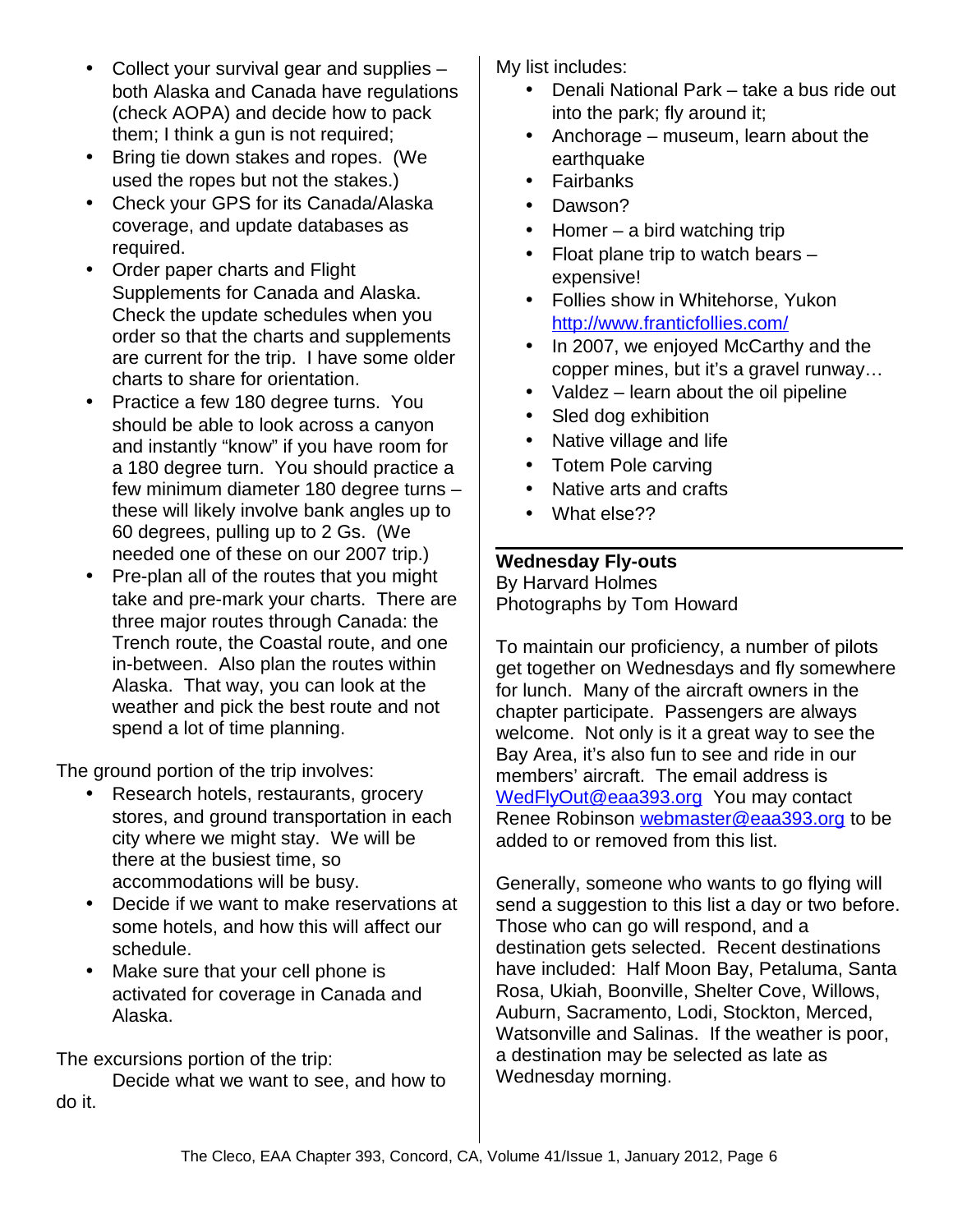The most active pilots on this list are Harvard Holmes, Bill Reining, Bob Belshe, Ron Robinson, and Phil Jenkins. Pilots sometimes advertise that they have empty seats, but not always. Harvard Holmes and Bill Reining are most likely to have extra seats (4 seat aircraft). My advice is to contact a pilot in advance to make sure they have room and to get directions. Typically, you'd get to the airport by 11:30am and return by 3:30pm.

#### **FOR SALE: 1962 Comanche 250,**

Cherry condition, fully loaded, new paint, new annual, always hangared. Call Keith Martz for details and avionics. Available for viewing any day, by appointment, at Buchanan Field. Call Keith Martz, 925-933-1424 (Home) or 925-818- 7235 (Cell).

## **Pilots Lounge – Entertainment**

Word Search

Word List:

Airport, Altitude, Captain, Cockpit, Controls, Control Tower, Departure, Destination, Flight Attendant, Glide, Gravity, Headset, Jet, Landing, Latitude, Lift, Longitude, Measurement, Pilot, Pressure, Propeller, Runway, Seat Belt, Stabilizer, Take Off, Thrust, Tower, Wing

D M U A K Z N T O L I P X O P T U C N T I Y L G R A V I T Y E C G E V O F A WR N T W E E Z Q E D F L D B C N K W E G O I S T R O P R I A U X K D E E W M L I T S J H R L U P T V P S O E O T X I T U E T A W X M I F I P F H T U S L D A D A N Y R M G L T R F E L N Y T F E N E T I Z P N I F E L P O W E V A F K I Q B A X O G I S A R R J G M V B D X T Y E T L H L S T O T K E L E E I E B S R L P T Z U I P N P O F P R O L P N E P T A S R T E O Y C A U WUF I S WD Y T C E U L C O R O A W L S K Z S O A T E J D L T T B W N K I A A W E X W E O K E E U F O H L T R N N E F R N N Q Z WR T H R U S T R E G D M M U D H M E G Y J J E Z A N O W J I O R A P B Y B P P H G D T O G L O O N J N R C E V A T E S D A E H K S T E G T M **Thanks to our Donors and Sponsors**



**2693 Clayton Road, Concord Ca.94519 925 689 7220 or 676 5800**

www.alpinepastry.com

**The Experimental Aircraft Association Chapter 393 of Concord, CA** P.O. Box 6524, Concord, CA 94524-1524 <http://www.eaa393.org/>Email: [nle@eaa393.org](mailto:nle@eaa393.org)

Officers/Appointees for 2010-2011

President: Bill Reining [pres@eaa393.org](mailto:pres@eaa393.org) 510 479 7260

Vice President: Tracy Peters [veep@eaa393.org](mailto:veep@eaa393.org) 925 676 2114

Secretary Pete Mitchell [secty@eaa393.org](mailto:secty@eaa393.org) 925 586 6491

Treasurer Bob Belshe [treas@eaa393.org](mailto:treas@eaa393.org) 925 376 7677

Newsletter Editor **Kevin Hoos** [nle@eaa393.org](mailto:nle@eaa393.org)

Tech. Counselor **Rick Lambert** [tc@eaa393.org](mailto:tc@eaa393.org) 925 323 0041

Tech. Counselor Bob Sinclair [N320sierra@gmail.com](mailto:N320sierra@gmail.com) 925.935.7465

Young Eagles Renee Robinson [yec@eaa393.org](mailto:yec@eaa393.org) 510-828-1734

Dinner Coordinator Rick Bourgeois [RicFlyer@Comcast.net](mailto:RicFlyer@Comcast.net) 925 432 9076

Photographer Tom Howard [photog@eaa393.org](mailto:photog@eaa393.org) 925 933 6015

Webmaster Renee Robinson [webmaster@eaa393.org](mailto:webmaster@eaa393.org) 510 828 1734